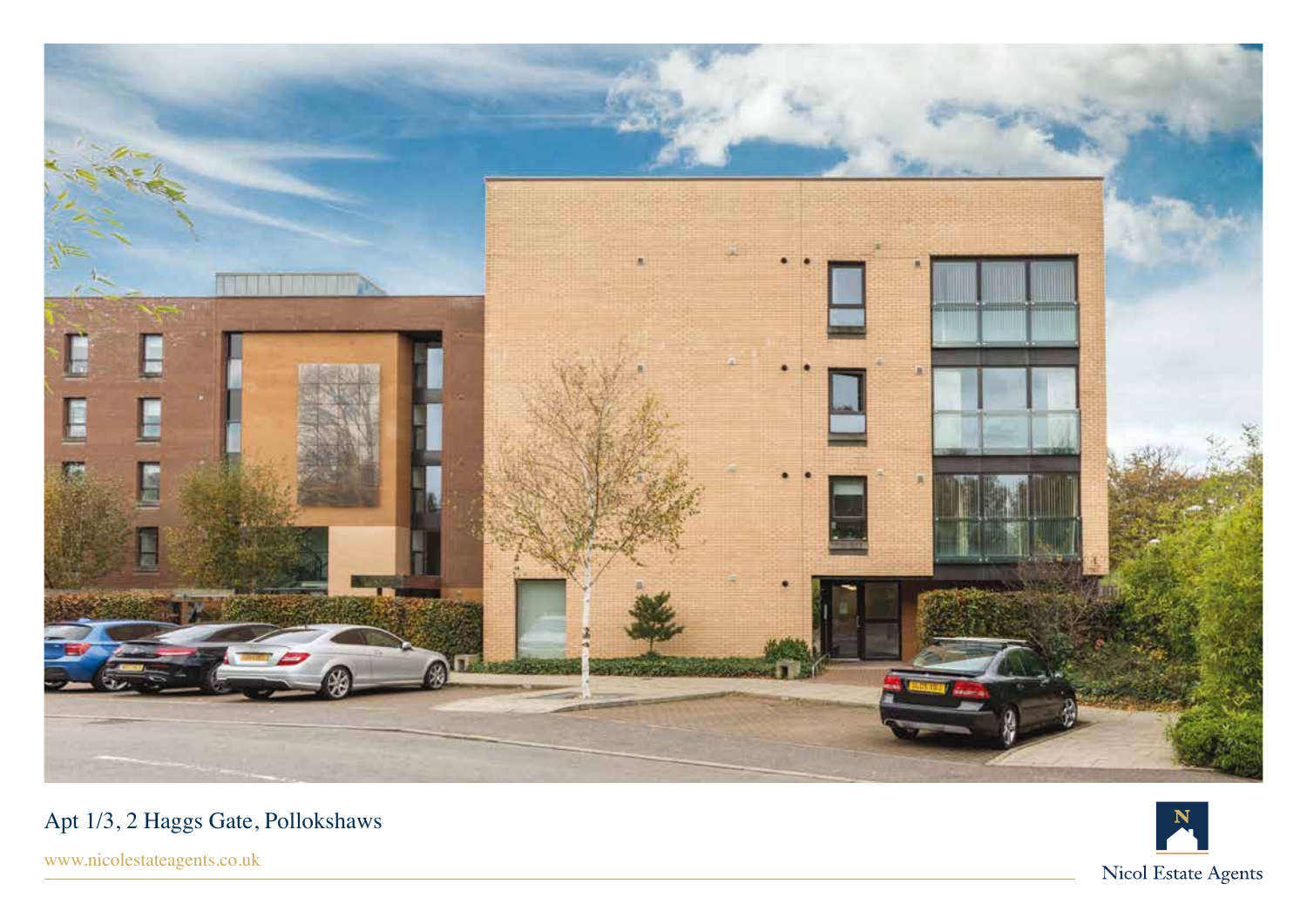

## **Situation**

The area is well served by first class train and bus services to the city centre and to East Kilbride. The neighbouring suburbs of Shawlands, Pollokshields and Giffnock provide a broad range of excellent shopping facilities, supermarkets, fine restaurants, bars and numerous recreational facilities. Silverburn shopping centre provides an extensive range of shops, restaurants and supermarkets. There are a number of golf courses in the area including Pollok and Haggs Castle golf clubs and a selection of local health clubs.

Pollok Country Park is Glasgow's largest park and the only Country Park within Glasgow. In 2006 Pollok Country Park was named the best park in Britain and in 2008, it was named the Best Park in Europe. Its extensive woodlands and gardens provide a quiet sanctuary for both visitors and wildlife. The park also contains the Burrell Collection, a purpose-built building designed to hold the large, eclectic antique and art collection of shipping magnate William Burrell, who donated the collection to the City of Glasgow on his death. Another feature of interest is the award-winning fold of Highland cattle.

The M77 provides commuter to the City Centre, Glasgow Airport and along with the Southern Orbital provides an excellent connection to the Central Scotland motorway network as well as south towards Ayrshire and Prestwick Airport.



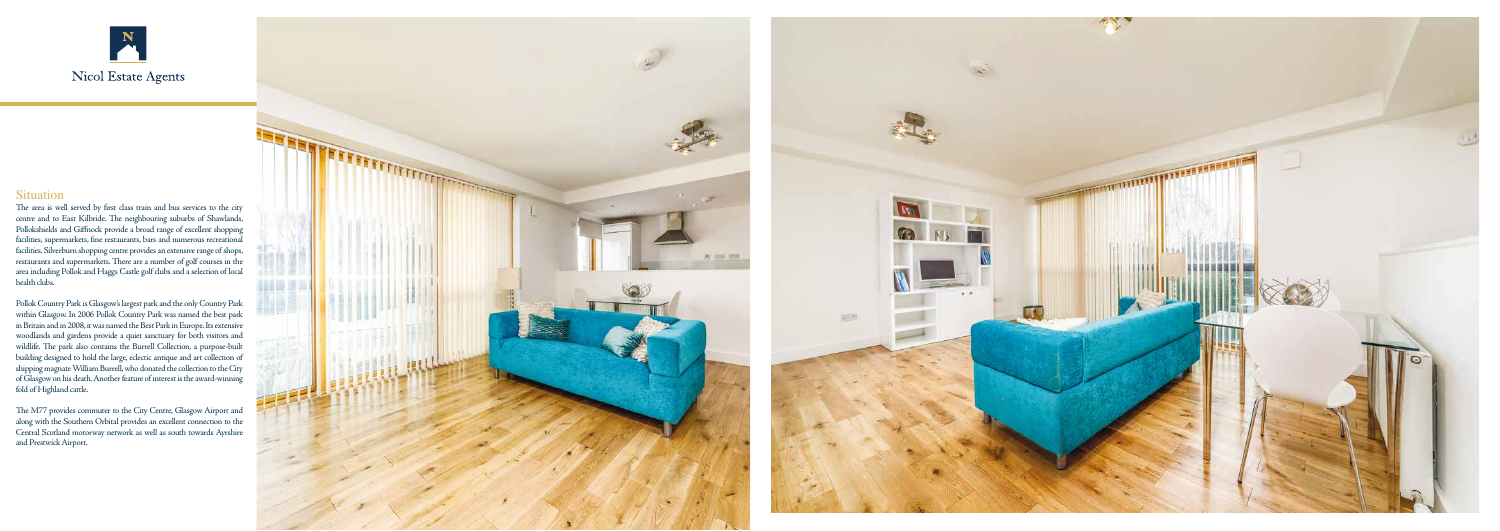



# Nicol Estate Agents

## **Description**

A well presented and spacious duplex two/three bedroom apartment is formed over the ground and first floor, set within this continually popular and convenient modern development adjacent to Pollok Country Park.

Secure controlled entry leads to a well-kept and illuminated communal carpeted entrance with elevator access to all levels. This apartment can be accessed both at ground floor and first floor levels and is finished to a high standard and specification.

The accommodation comprises:

Ground Floor: TV room/ guest bedroom and study. Internal staircase to upper floor accommodation.

First Floor: Reception hall with storage. Spacious sitting/dining room with near full height floor to ceiling windows. Staircase to side affording access to ground floor accommodation. The sitting room is on an open plan layout to the well-appointed kitchen with a full complement of wall mounted and floor standing units and integrated appliances. Useful utility cupboard. Master bedroom with fitted wardrobes and attractive ensuite shower room. Bedroom two with fitted wardrobes. An attractive bathroom completes the accommodation.

The property is further complimented by gas central heating and double glazing. Allocated residents parking space and visitor parking. The development is maintained by Speirs Gumley.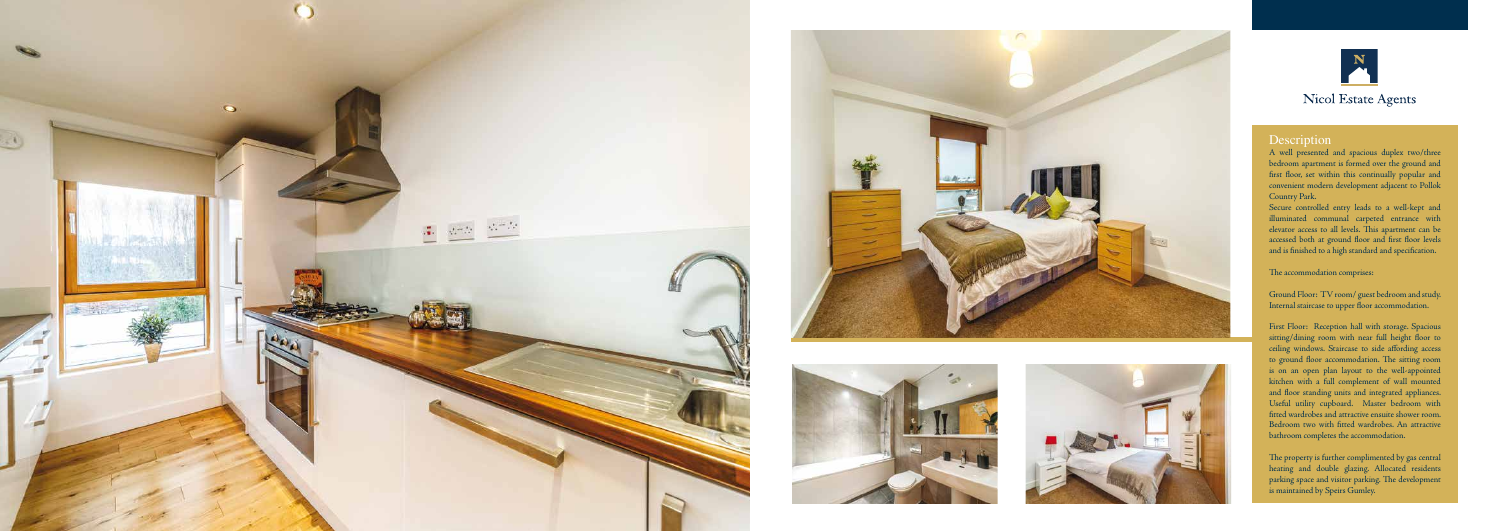